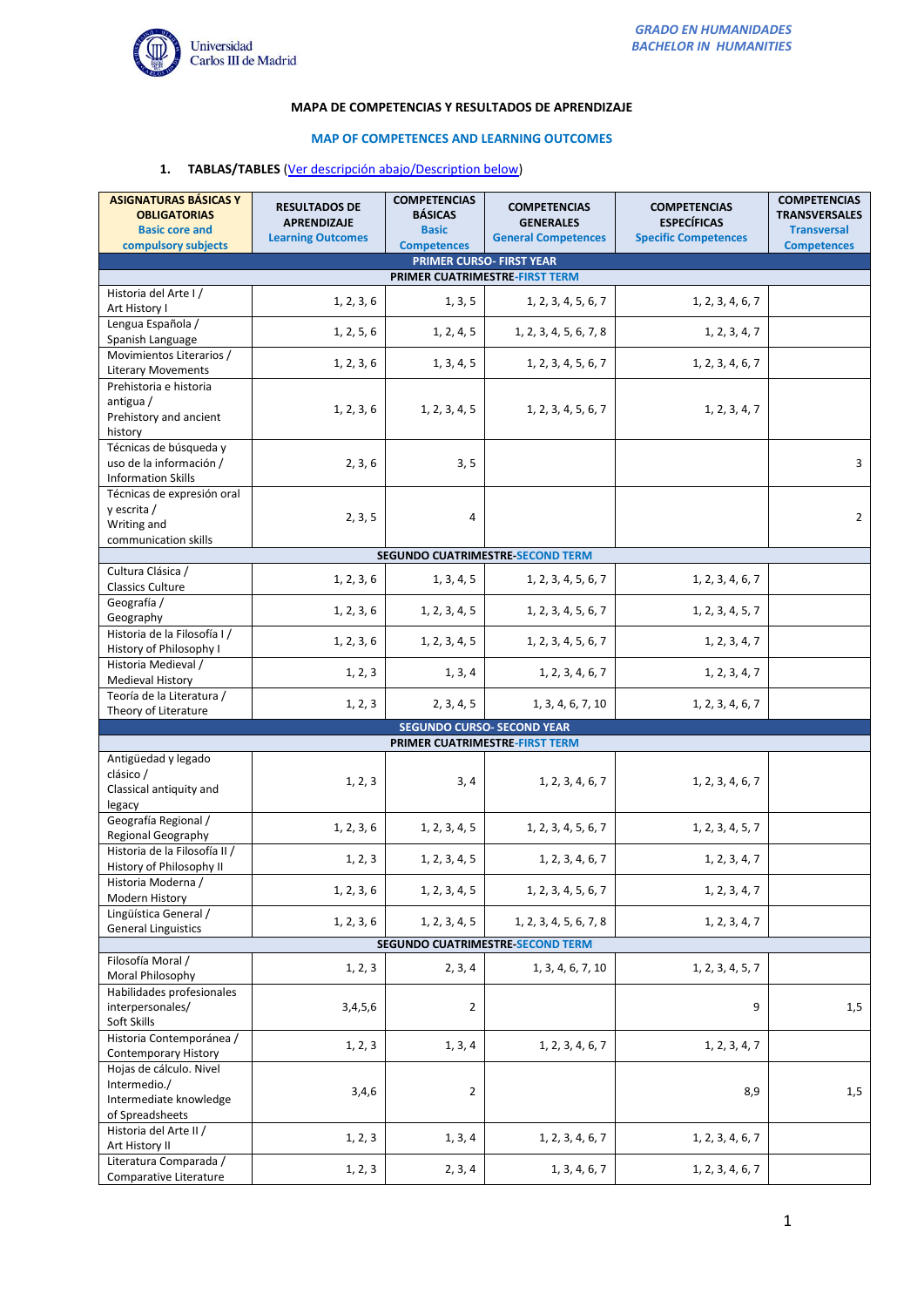

| <b>TERCER CURSO- THIRD YEAR</b>                                                                                         |                                 |                                |                                         |                        |         |  |  |  |
|-------------------------------------------------------------------------------------------------------------------------|---------------------------------|--------------------------------|-----------------------------------------|------------------------|---------|--|--|--|
| PRIMER CUATRIMESTRE-FIRST TERM                                                                                          |                                 |                                |                                         |                        |         |  |  |  |
| Estética /<br>Aesthetics                                                                                                | 1, 2, 3                         | 2, 3, 4, 5                     | 1, 3, 4, 6, 7, 10                       | 1, 2, 3, 4, 6, 7       |         |  |  |  |
| Historia moderna de<br>España /<br>The modern history of<br>Spain                                                       | 1, 2, 3                         | 1, 3, 4                        | 1, 2, 3, 4, 6, 7                        | 1, 2, 3, 4, 7          |         |  |  |  |
| Seminario interdisciplinar<br>cultura y sociedad digital /<br>Interdisciplinary Seminar:<br>Digital Culture and Society | 1, 2, 3, 5                      | 2, 3, 4, 5                     | 1, 3, 4, 5, 6, 7, 9, 10                 | 1, 2, 3, 4, 5, 6, 7, 8 |         |  |  |  |
| Teoría Social /<br>Social Theory                                                                                        | 1, 2, 3                         | 2, 3, 4, 5                     | 1, 3, 4, 5, 6, 7, 10                    | 1, 2, 3, 4, 5, 7       |         |  |  |  |
|                                                                                                                         |                                 |                                | <b>SEGUNDO CUATRIMESTRE-SECOND TERM</b> |                        |         |  |  |  |
| Análisis del Discurso /<br><b>Discourse Analysis</b>                                                                    | 1, 2, 3                         | 2, 3, 4, 5                     | 1, 3, 4, 5, 6, 7, 10                    | 1, 2, 3, 4, 5, 7       |         |  |  |  |
| Historia contemporánea<br>de España /<br>Contemporary history of<br>Spain                                               | 1, 2, 3                         | 1, 3, 4                        | 1, 2, 3, 4, 6, 7                        | 1, 2, 3, 4, 7          |         |  |  |  |
| Lógica y Argumentación /<br>Logic and Argumentation                                                                     | 2, 3, 4, 5                      | 2, 3, 4, 5                     | 1, 3, 4, 5, 6, 7, 8, 10                 | 1, 2, 3, 4, 5, 7       |         |  |  |  |
|                                                                                                                         | <b>CUARTO CURSO-FOURTH YEAR</b> |                                |                                         |                        |         |  |  |  |
|                                                                                                                         |                                 | PRIMER CUATRIMESTRE-FIRST TERM |                                         |                        |         |  |  |  |
| Ciencia y cambio histórico/<br>Science and historic<br>change                                                           | 1, 2, 3                         | 2, 3, 4, 5                     | 3, 4, 6, 7, 10                          | 1, 2, 3, 4, 7          |         |  |  |  |
| Historia del mundo actual/<br>History of the today's<br>world                                                           | 1, 2, 3                         | 1, 2, 3, 4, 5                  | 1, 2, 3, 4, 6, 7                        | 1, 2, 3, 4, 5, 7       |         |  |  |  |
| Movimientos literarios<br>contemporáneos /<br>Contemporary literary<br>movements                                        | 1, 2, 3                         | 1, 2, 3, 4                     | 1, 2, 3, 4, 6, 7                        | 1, 2, 3, 4, 6, 7       |         |  |  |  |
| <b>SEGUNDO CUATRIMESTRE-SECOND TERM</b>                                                                                 |                                 |                                |                                         |                        |         |  |  |  |
| Estudios de Género /<br><b>Gender Studies</b>                                                                           | 1, 2, 3                         | 2, 3, 4, 5                     | 1, 3, 4, 6, 7, 10                       | 1, 2, 3, 4, 5, 7       |         |  |  |  |
| Movimientos artísticos<br>contemporáneos /<br>Contemporary artistic<br>movements                                        | 1, 2, 3                         | 1, 2, 3, 4, 5                  | 1, 2, 3, 4, 6, 7, 10                    | 1, 2, 3, 4, 6, 7       |         |  |  |  |
| Trabajo Fin de Grado /<br><b>Bachelor Thesis</b>                                                                        | 1, 2, 3, 4, 5, 6                | 2, 4                           | 1, 2, 4, 7, 8, 10                       | 1, 2, 6, 10            | 2, 3, 4 |  |  |  |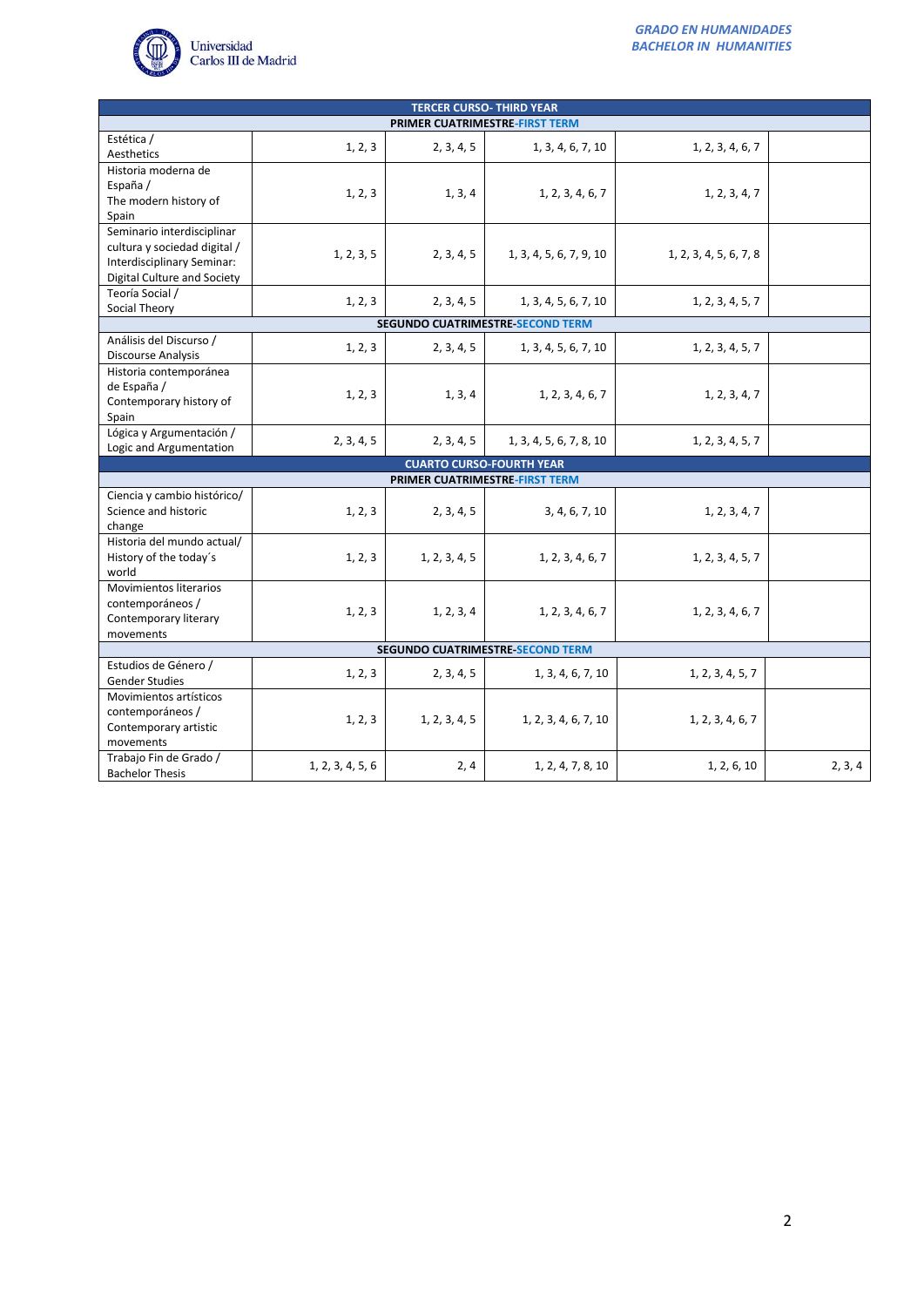

| <b>ASIGNATURAS</b><br><b>OPTATIVAS</b><br><b>Elective subjects</b>                                                                                 | <b>RESULTADOS DE</b><br><b>APRENDIZAJE</b><br><b>Learning outcomes</b> | <b>COMPETENCIAS</b><br><b>BÁSICAS</b><br><b>Basic</b><br><b>Competences</b> | <b>COMPETENCIAS</b><br><b>GENERALES</b><br><b>General Competences</b> | <b>COMPETENCIAS</b><br><b>ESPECÍFICAS</b><br><b>Specific Competences</b> | <b>COMPETENCIAS</b><br><b>TRANSVERSALES</b><br><b>Transversal</b><br><b>Competences</b> |
|----------------------------------------------------------------------------------------------------------------------------------------------------|------------------------------------------------------------------------|-----------------------------------------------------------------------------|-----------------------------------------------------------------------|--------------------------------------------------------------------------|-----------------------------------------------------------------------------------------|
| Arte y Patrimonio /<br>Art and Heritage                                                                                                            | 1, 2, 3                                                                | 2, 3, 4                                                                     | 1, 2, 3, 4, 6, 7                                                      | 1, 2, 3, 4, 6, 7, 9                                                      |                                                                                         |
| Corrientes actuales de la<br>filosofía /<br>Contemporary trends in<br>philosophy                                                                   | 1, 2, 3                                                                | 1, 2, 3, 4, 5                                                               | 1, 2, 3, 4, 6, 7                                                      | 1, 2, 3, 4, 7                                                            |                                                                                         |
| Historia Cultural /<br><b>Cultural History</b>                                                                                                     | 1, 2, 3                                                                | 2, 3, 4                                                                     | 1, 3, 4, 6, 7, 10                                                     | 1, 2, 3, 4, 6, 7                                                         |                                                                                         |
| Historia de América /<br>History of America                                                                                                        | 1, 2, 3                                                                | 1, 3, 4                                                                     | 1, 2, 3, 4, 6, 7                                                      | 1, 2, 3, 4, 7                                                            |                                                                                         |
| Historia de la Música /<br><b>History of Music</b>                                                                                                 | 1, 2, 3                                                                | 2, 3, 4                                                                     | 1, 3, 4, 6, 7                                                         | 1, 2, 3, 4, 6, 7                                                         |                                                                                         |
| Historia de las relaciones<br>internacionales<br>contemporáneas /<br>History of contemporary<br>international relations                            | 1, 2, 3                                                                | 2, 3, 4, 5                                                                  | 1, 2, 3, 4, 6, 7, 8, 10                                               | 1, 2, 3, 4, 5, 7                                                         |                                                                                         |
| Historia del Cine /<br>History of Cinema                                                                                                           | 1, 2, 3                                                                | 2, 3, 4                                                                     | 1, 3, 4, 6, 7                                                         | 1, 2, 3, 4, 6, 7                                                         |                                                                                         |
| Historia del Teatro /<br>History of Theatre                                                                                                        | 1, 2, 3                                                                | 2, 3, 4                                                                     | 1, 3, 4, 6, 7                                                         | 1, 2, 3, 4, 6, 7                                                         |                                                                                         |
| Literatura<br>contemporánea de<br>España e Iberoamérica /<br>Contemporary literature<br>of Spain and Ibero-<br>America                             | 1, 2, 3                                                                | 1, 2, 3, 4                                                                  | 1, 2, 3, 4, 6, 7                                                      | 1, 2, 3, 4, 6, 7                                                         |                                                                                         |
| Metafísica /<br>Metaphysics                                                                                                                        | 1, 2, 3                                                                | 2, 3, 4, 5                                                                  | 1, 3, 4, 6, 7, 10                                                     | 1, 2, 3, 4, 7                                                            |                                                                                         |
| Prácticas Externas /<br>Professional Internships                                                                                                   | 1, 2, 3, 4, 5, 6                                                       | 2, 4                                                                        | 1, 2, 4, 7, 8, 9, 10                                                  | 2, 6                                                                     | 1,4                                                                                     |
| Semántica y pragmática<br>del español /<br>Spanish semantics and<br>pragmatics                                                                     | 1, 2, 5                                                                | 2, 3, 4                                                                     | 1, 2, 3, 4, 6, 7                                                      | 1, 2, 3, 4, 7                                                            |                                                                                         |
| Seminario<br>interdisciplinar<br>diversidad y estudios<br>culturales /<br><b>Interdisciplinary Seminar</b><br>on Diversity and Cultural<br>Studies | 1, 2, 3, 5                                                             | 2, 3, 4, 5                                                                  | 1, 3, 4, 5, 6, 7, 10                                                  | 1, 2, 3, 4, 5, 6, 7                                                      |                                                                                         |
| Seminario<br>interdisciplinar sobre la<br>ciudad /<br>Interdisciplinary Seminar<br>on the City                                                     | 1, 2, 3, 5                                                             | 2, 3, 4, 5                                                                  | 1, 3, 4, 5, 6, 7, 10                                                  | 1, 2, 3, 4, 5, 6, 7                                                      |                                                                                         |
| Sociedad del<br>Conocimiento /<br>Knowledge Society                                                                                                | 1, 2, 3, 6                                                             | 2, 3, 4, 5                                                                  | 1, 3, 4, 5, 6, 7, 9, 10                                               | 1, 2, 3, 4, 5, 7, 8, 9                                                   |                                                                                         |
| Sociedad Internacional /<br><b>International Society</b>                                                                                           | 1, 2, 3, 6                                                             | 2, 3, 4, 5                                                                  | 1, 3, 4, 5, 6, 7, 10                                                  | 1, 2, 3, 4, 5, 7                                                         |                                                                                         |
| Teoría de la cultura<br>contemporánea /<br>Theory of contemporary<br>culture                                                                       | 1, 2, 3                                                                | 2, 3, 4, 5                                                                  | 1, 3, 4, 5, 6, 7, 10                                                  | 1, 2, 3, 4, 6, 7, 8                                                      |                                                                                         |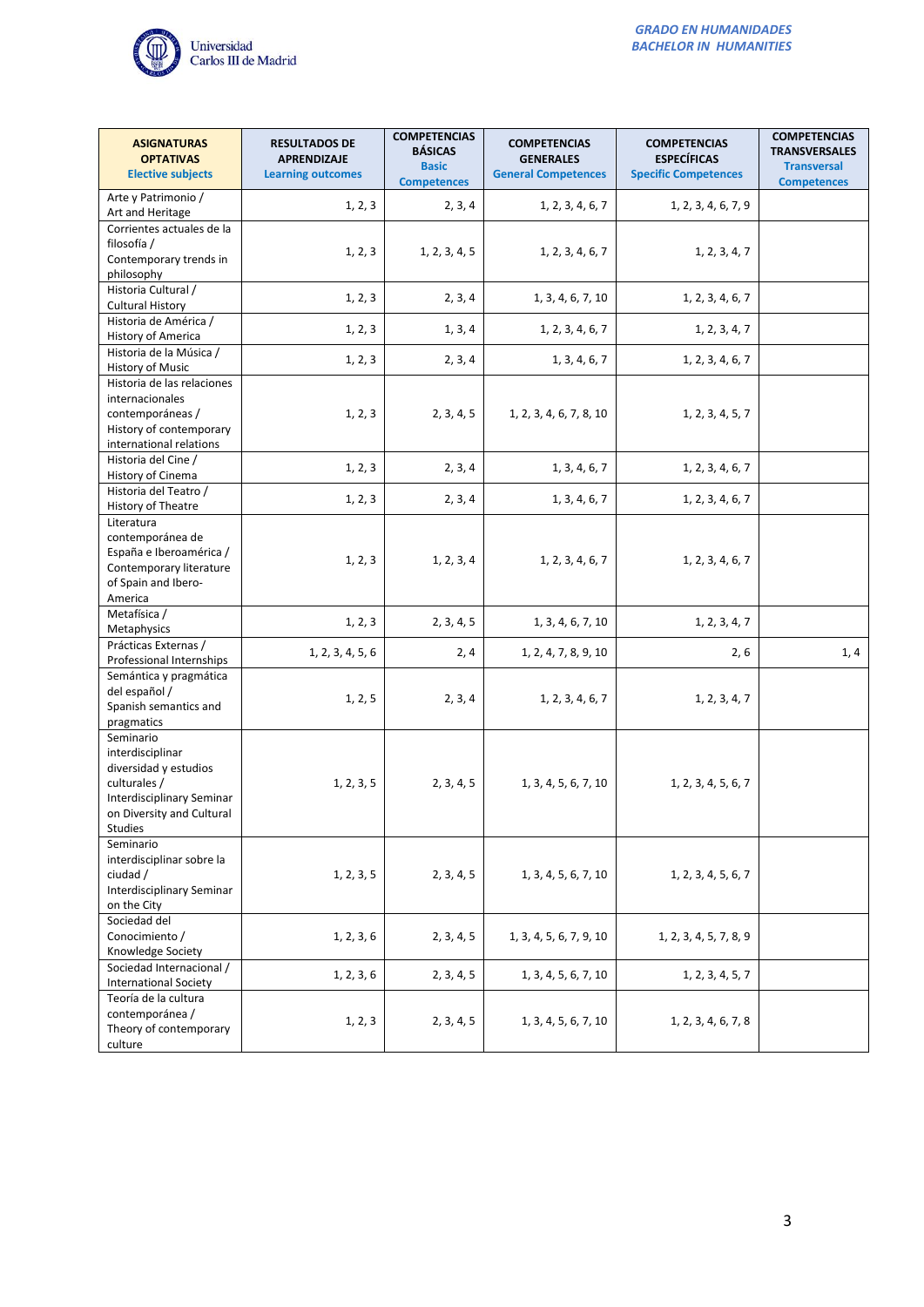

- **2. DESCRIPCIÓN DE RESULTADOS DE APRENDIZAJE Y COMPETENCIAS/DESCRIPTION OF LEARNING OUTCOMES AND COMPETENCES**
	- o **RESULTADOS DE APRENDIZAJE/LEARNING OUTCOMES:**
		- 1. Haber adquirido conocimientos, tanto teóricos como prácticos avanzados y demostrado una comprensión de los aspectos teóricos y prácticos y de las metodologías de trabajo propias de las Humanidades, de tal modo que se alcance un nivel elevado en la generación de conocimientos./ Have acquired advanced theoretical and practical knowledge and demonstrated an understanding of the theoretical and practical aspects and working methodologies of the Humanities, so as to achieve a high level of knowledge generation.
		- 2. Poder, mediante argumentos o procedimientos elaborados y sustentados por ellos mismos, aplicar sus conocimientos, la comprensión de estos y sus capacidades de resolución de problemas en ámbitos complejos concernientes a las Humanidades, incluidas las actividades profesionales especializadas que requieran el uso de ideas creativas e innovadoras./ Be able, by means of arguments or procedures developed and supported by themselves, to apply their knowledge, understanding and problem-solving skills in complex areas concerning the Humanities, including specialised professional activities requiring the use of creative and innovative ideas.
		- 3. Tener la capacidad de recopilar e interpretar datos e informaciones sobre las que fundamentar sus conclusiones incluyendo, cuando sea preciso y pertinente, la reflexión sobre asuntos de índole social, científica o ética en el ámbito de las Humanidades./ Have the ability to collect and interpret data and information on which to base their conclusions, including, where necessary and relevant, reflection on social, scientific or ethical issues in the field of the Humanities.
		- 4. Ser capaces de desenvolverse en situaciones complejas o que requieran el desarrollo de nuevas soluciones tanto en el ámbito académico como laboral o profesional dentro del ámbito de las Humanidades./ Be able to cope with complex situations or those requiring the development of new solutions in the academic, professional or work environment within the field of the Humanities.
		- 5. Saber comunicar a todo tipo de audiencias (especializadas o no) de manera clara y precisa, conocimientos, metodologías, ideas, problemas y soluciones en el ámbito de las Humanidades; así como aportar información y diagnósticos de calidad relacionados con las temáticas propias de las Humanidades./ Know how to communicate knowledge, methodologies, ideas, problems and solutions in the field of the Humanities to all types of audiences (specialised or not) in a clear and precise manner, as well as to provide quality information and diagnoses related to Humanities subjects.
		- 6. Ser capaces de identificar sus propias necesidades formativas para desarrollar actividades propias del mundo humanístico en entornos laborales o profesionales, así como de organizar su propio aprendizaje con un alto grado de autonomía en todo tipo de contextos, estructurados o no./ To be able to identify their own training needs in order to develop activities related to the humanities in work or professional environments, as well as to organise their own learning with a high degree of autonomy in all kinds of contexts, whether structured or not.

#### o **COMPETENCIAS BÁSICAS/BASIC COMPETENCES:**

- 1: Que los estudiantes hayan demostrado poseer y comprender conocimientos en un área de estudio que parte de la base de la educación secundaria general, y se suele encontrar a un nivel que, si bien se apoya en libros de texto avanzados, incluye también algunos aspectos que implican conocimientos procedentes de la vanguardia de su campo de estudio/Students have demonstrated possession and understanding of knowledge in an area of study that builds on the foundation of general secondary education, and is usually at a level that, while relying on advanced textbooks, also includes some aspects that involve knowledge from the cutting edge of their field of study
- 2: Que los estudiantes sepan aplicar sus conocimientos a su trabajo o vocación de una forma profesional y posean las competencias que suelen demostrarse por medio de la elaboración y defensa de argumentos y la resolución de problemas dentro de su área de estudio/Students are able to apply their knowledge to their work or vocation in a professional manner and possess the competences usually demonstrated through the development and defence of arguments and problem solving within their field of study.
- 3: Que los estudiantes tengan la capacidad de reunir e interpretar datos relevantes (normalmente dentro de su área de estudio) para emitir juicios que incluyan una reflexión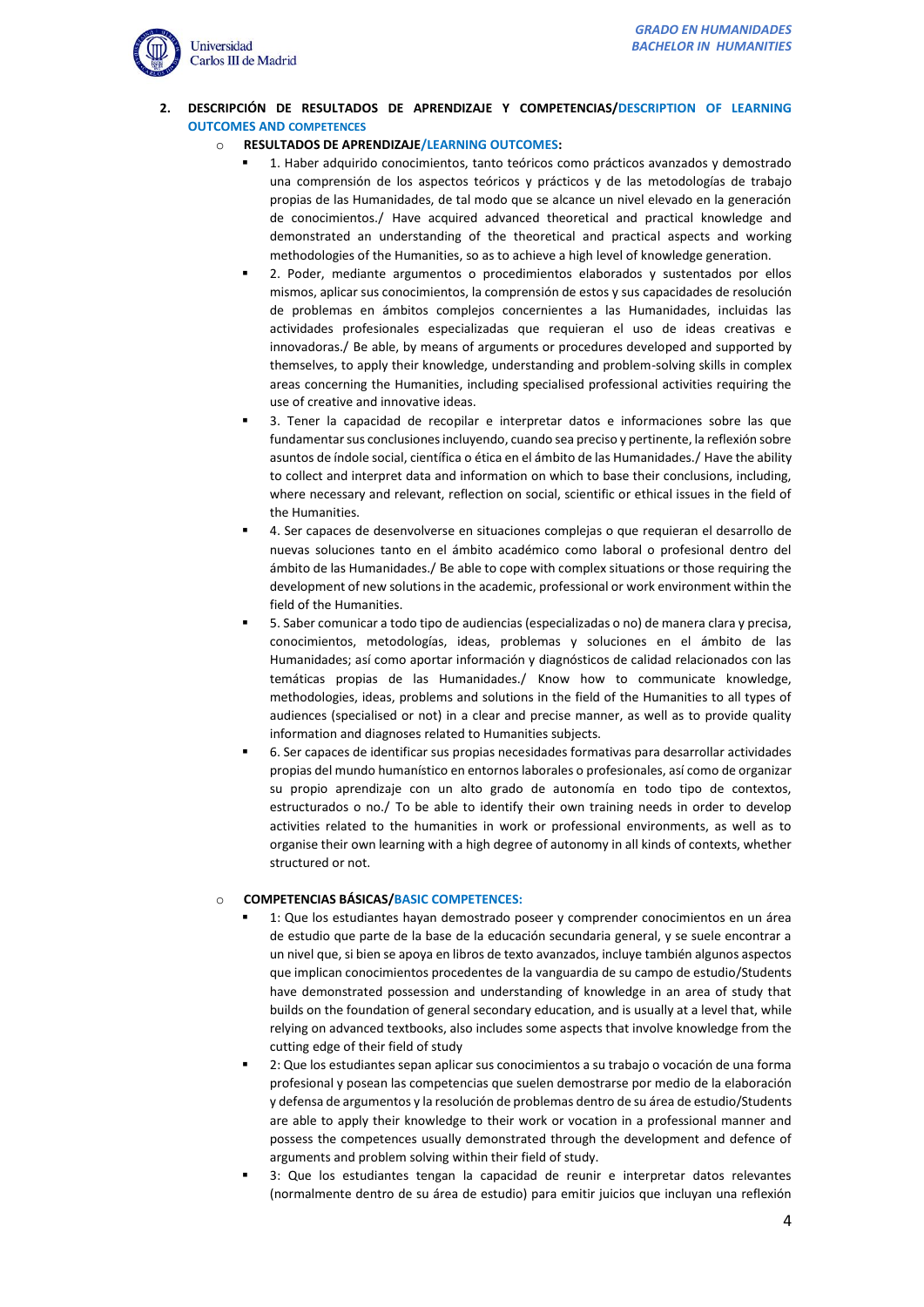

sobre temas relevantes de índole social, científica o ética/Students have the ability to gather and interpret relevant data (usually within their field of study) in order to make judgements which include reflection on relevant social, scientific or ethical issues.

- 4: Que los estudiantes puedan transmitir información, ideas, problemas y soluciones a un público tanto especializado como no especializado/Students should be able to communicate information, ideas, problems and solutions to both specialist and non-specialist audiences.
- 5: Que los estudiantes hayan desarrollado aquellas habilidades de aprendizaje necesarias para emprender estudios posteriores con un alto grado de autonomía/Students will have developed the learning skills necessary to undertake further study with a high degree of autonomy.

### o **COMPETENCIAS GENERALES/GENERAL COMPETENCES:**

- 1: Adquirir los conocimientos esenciales de las diversas materias de las disciplinas humanísticas: Historia, Arte, Filosofía, Literatura, Lengua Española, Idiomas, Geografía y Cultura Clásica; de su evolución epistemológica y de la relación de cada una con disciplinas científicas vinculadas, partiendo de los conocimientos adquiridos en la educación secundaria y hasta un nivel que garantice el conocimiento de la vanguardia en el estudio de las Humanidades/Acquire the essential knowledge of the various subjects of the humanities disciplines: History, Art, Philosophy, Literature, Spanish Language, Languages, Geography and Classical Culture; of their epistemological evolution and of the relationship of each one with related scientific disciplines, starting from the knowledge acquired in secondary education and up to a level that guarantees knowledge of the state-of-the-art in the study of the Humanities.
- 2: Desarrollar las competencias lingüísticas y culturales propias de su lengua comunitaria./ To develop the linguistic and cultural competences of their community language.
- 3: Adquirir los distintos métodos de análisis, síntesis, investigación y pensamiento correspondientes a las disciplinas humanísticas estudiadas/Acquire the different methods of analysis, synthesis, research and thought corresponding to the humanities disciplines studied.
- 4: Aprender a producir conocimiento relacionado con las diversas materias humanísticas./ Learning to produce ¿knowledge¿ related to the various humanities subjects.
- 5: Saber aproximarse a los problemas y contenidos humanísticos desde una perspectiva interdisciplinar rigurosa y eficaz./ Knowing how to approach humanistic problems and content from a rigorous and effective interdisciplinary perspective.
- 6: Adquirir la capacidad de introducir y aplicar el pensamiento crítico a la hora de llevar a cabo análisis de información, datos, ideas, opiniones y conceptos vinculados con el mundo de las Humanidades./ Acquiring the ability to introduce and apply critical thinking when analysing information, data, ideas, opinions and concepts related to the world of the Humanities.
- 7: Adquirir la capacidad para jerarquizar y seleccionar ideas, opiniones, datos e información./ To acquire the ability to prioritise and select ideas, opinions, data and information.
- 8: Adquirir la capacidad para afrontar problemas y aportar soluciones en lo concerniente a temáticas vinculadas a las disciplinas humanísticas./ Acquiring the ability to tackle problems and provide solutions concerning issues related to humanities disciplines.
- 9: Adquirir y desarrollar las habilidades de gestión de la información y del conocimiento inherentes al medio tecnológico, inherente al mundo contemporáneo, en el que se desenvuelven sus estudios y en el que han de insertarse laboralmente tras la obtención del grado./ Acquiring and developing the information and knowledge management skills inherent to the technological environment, inherent to the contemporary world, in which their studies are carried out and in which they will be employed after obtaining the degree.
- 10: Haber desarrollado las habilidades de aprendizaje necesarias que permitan emprender labores profesionales y estudios de postgrado con un alto grado de autonomía./ To have developed the necessary learning skills to be able to undertake professional work and postgraduate studies with a high degree of autonomy.

#### o **COMPETENCIAS ESPECÍFICAS/SPECIFIC COMPETENCES:**

1: Conocer y ser capaz de definir y relacionar los conceptos, límites y fuentes propios de las materias concernientes a las disciplinas humanísticas, así como conocer las principales líneas de trabajo y análisis de la historia, la geografía, la cultura, el pensamiento y la lengua./ Knowing and being able to define and relate the concepts, limits and sources of the subjects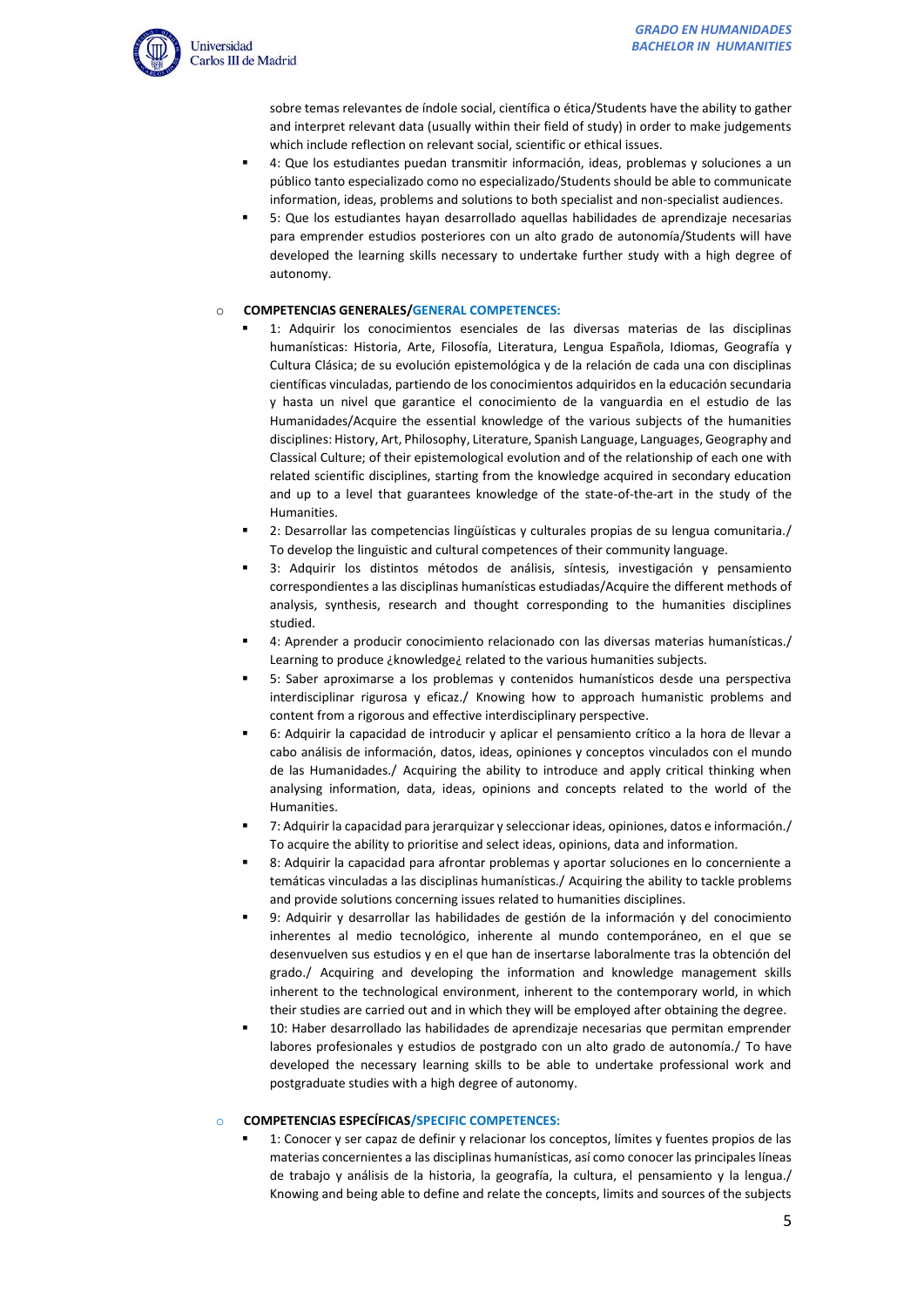

concerning humanistic disciplines, as well as knowing the main lines of work and analysis of history, geography, culture, thought and language.

- 2: Conocer y ser capaz de interpretar textos, materiales y las creaciones vinculadas al mundo del pensamiento, la historia, la geografía, la reflexión teórica, la cultura y el arte, mediante su correcta contextualización espacio-temporal./ Knowing and being able to interpret texts, materials and creations linked to the world of thought, history, geography, theoretical reflection, culture and art, through their correct spatio-temporal contextualisation.
- 3: Ser capaz de identificar y analizar procesos comunes, a lo largo de la historia, en las relaciones entre la sociedad y sus producciones intelectuales, artísticas y culturales./ Being able to identify and analyse common processes, throughout history, in the relations between society and its intellectual, artistic and cultural productions.
- 4: Ser capaz de elaborar textos analíticos, ensayos e informes con rigor y aplicando un método científico acorde a las buenas prácticas investigadoras y profesionales./ Being able to produce analytical texts, essays and reports with rigour and applying a scientific method in accordance with good research and professional practices.
- 5: Ser capaz de aplicar, para la comprensión de situaciones, procesos, conflictos y problemas propios del mundo actual, métodos de análisis rigurosos y eficaces que permitan enriquecer puntos de vista y opiniones comunes./ To be able to apply rigorous and effective methods of analysis to understand situations, processes, conflicts and problems in today's world in order to enrich common points of view and opinions.
- 6: Ser capaz de relacionar los conocimientos teóricos adquiridos con otras formas de expresión artística e intelectual, mediante la aplicación de las destrezas interpretativas adquiridas en los estudios del grado./ To be able to relate the theoretical knowledge acquired with other forms of artistic and intellectual expression, through the application of the interpretative skills acquired in the degree studies.
- 7: Aprender y tener capacidad para aplicar el enfoque interdisciplinar propio del grado en disciplinas afines, tanto correspondientes al mundo de la cultura como del pensamiento, de la comunicación, de los estudios históricos y geográficos y de la creación y la representación./ Learning and being able to apply the interdisciplinary approach of the degree in related disciplines, both in the world of culture and in the world of thought, communication, historical and geographical studies and creation and representation.
- 8: Ser capaz de vincular y aplicar los conocimientos y capacidades adquiridas a herramientas y medios basados en el empleo de las nuevas tecnologías./ Being able to link and apply the knowledge and skills acquired to tools and media based on the use of new technologies.
- 9: Ser capaz de adaptar y aplicar los conocimientos y competencias adquiridos, en proyectos profesionales y empresariales, individuales o colectivos, vinculados al mundo de la cultura, la comunicación, la educación y la cooperación./ Being able to adapt and apply the knowledge and skills acquired in professional and business projects, individual or collective, linked to the world of culture, communication, education and cooperation.
- 10: Saber analizar, elaborar y defender de forma individual un problema del ámbito disciplinar del Grado aplicando los conocimientos, habilidades, herramientas y estrategias adquiridas o desarrolladas en el mismo./ Knowing how to analyse, develop and defend individually a problem in the disciplinary field of the degree, applying the knowledge, skills, tools and strategies acquired or developed in it.

# o **COMPETENCIAS TRANSVERSALES/TRANSVERSAL COMPETENCES:**

- 1: Ser capaz de trabajar en equipos de carácter multidisciplinar e internacional así como de organizar y planificar el trabajo tomando las decisiones correctas basadas en la información disponible, reuniendo e interpretando datos relevantes para emitir juicios y pensamiento crítico dentro del área de estudio./ Being able to work in multidisciplinary and international teams and to organise and plan work, making the right decisions based on the information available, gathering and interpreting relevant data to make judgements and critical thinking within the area of study.
- 2: Ser capaz de exponer y redactar correctamente un tema o componer un discurso siguiendo un orden lógico, suministrando la información precisa y de acuerdo con las normas gramaticales y léxicas establecidas./ To be able to correctly explain and write a topic or compose a discourse following a logical order, providing accurate information and in accordance with established grammatical and lexical rules.
- 3: Ser capaz de evaluar la fiabilidad y calidad de la información y sus fuentes utilizando dicha información de manera ética, evitando el plagio, y de acuerdo con las convenciones